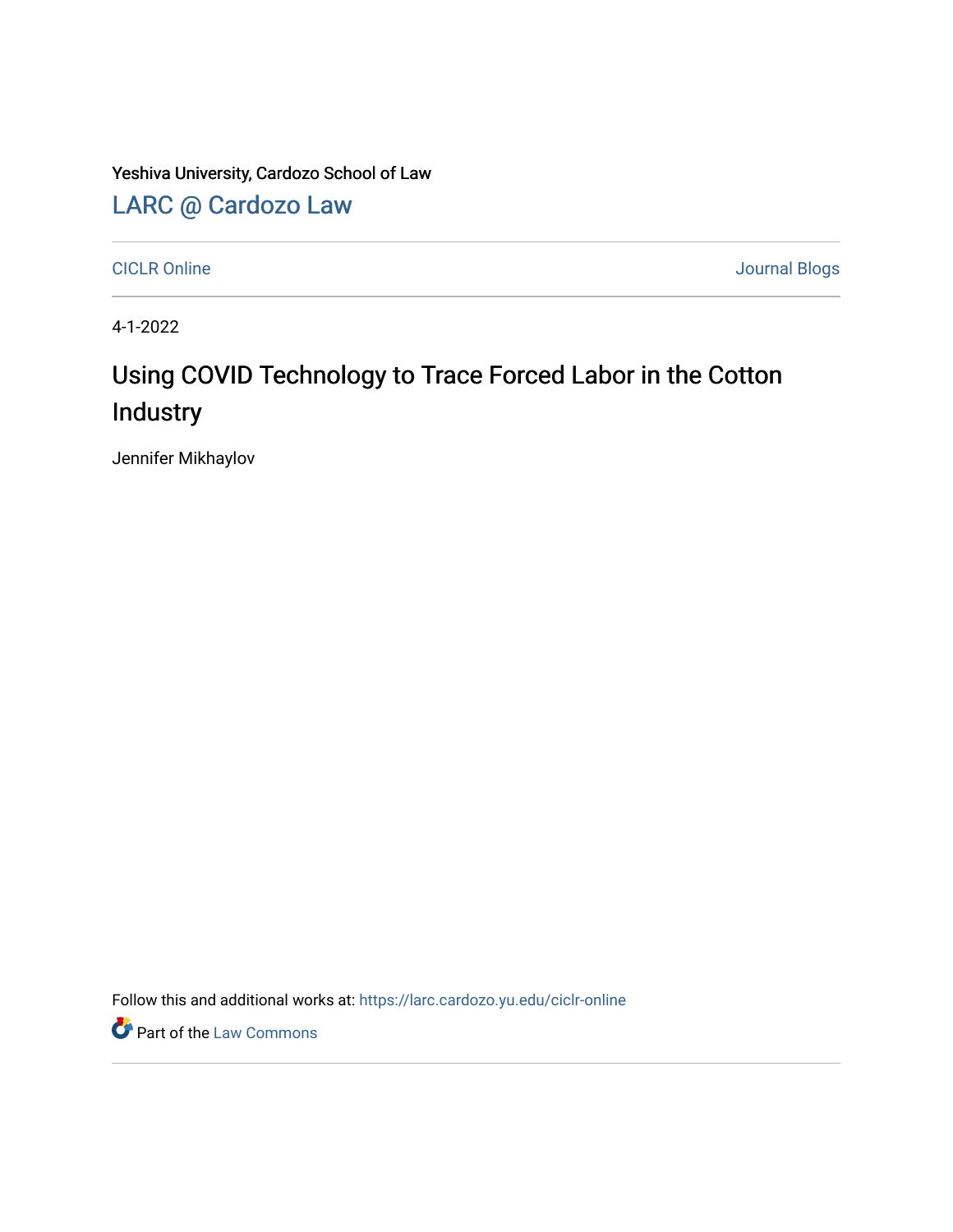CICLR 3 days ago 3 min read

## **Using COVID Technology to Trace Forced Labor in the Cotton Industry**

*By: Jennifer Mikhaylov*



However, one issue that has arisen through banning cotton from the Xinjiang region is that many companies do not know where the cotton is produced in their supply chain. Therefore, while brands like Eileen Fischer, ASOS, and Reformation have pledged to halt cotton production from Xinjiang, it can be difficult to determine if their cotton is from the Xinjiang region without extensive research.[6] For example, in 2016, there was a scandal in which Target and Walmart had to stop selling luxury bedding because it was falsely labeled as Egyptian cotton.[7]

China is both the world's largest producer and importer of cotton.[1] Until 2020, China was also the largest source of garment imports into the United States.[2] Most of China's cotton is produced in the Xinjiang region of China.[3]However, human rights organizations and officials of the United States have declared that many of the cotton field factories in that region have been using forced labor from Uyghurs imprisoned in the region's internment camps.[4] On December 23, 2021, President Joe Biden signed into law the Uyghur Forced Labor Prevention Act, which barred products made from forced labor in China's Xinjiang region from being

imported into the United States.[5]

Recently, scientists have considered using COVID-19 technology such as PCR tests to help trace where the cotton in our clothes is coming from.[8] A PCR test is a polymerase chain reaction test. This test detects genetic material from a specific organism.[9] Scientists believe that they can use PCR tests to trace the origins of the cotton. Companies such as Applied DNA Sciences and Oritan have technology that can identify the source of a cotton sample by "analyzing its genetic or chemical footprint."[10] This technology is based on polymerase chain reaction, also known as PCR which is essentially the same method used to detect COVID, only now it is desired to be used to analyze cotton's DNA.[11] If the technology is successful, the results of the cotton sample can be checked against a database of known samples from regions such as Xinjiang or Texas. As a result, they can discover where the cotton sample is from.[12] This new technology would be revolutionary and helpful to end forced labor around the world and within the cotton industry because the DNA and footprint of the cotton can be traced to a specific region and, if resources are available, labor enforcers either locally or internationally, can investigate how that cotton was produced and whether or not child labor or forced labor was used. Essentially if the idea were to come to fruition, the goal of the technology's use would be to enable a fashion brand to put a cotton sample in a machine, run a test, and tell exactly what area in the world the cotton came from.[13]

However, scientists point out that this process may be challenging to implement because fabric may be made with cotton from multiple sources or blended with synthetics. $[14]$  It is also difficult to build a database with every known type of cotton. Another innovative method using similar technology is isotopic analysis. Isotopic analysis analyzes a fiber's chemical fingerprint, which can tell the "environment the cotton grew in based on factors such as the altitude, rainfall, and